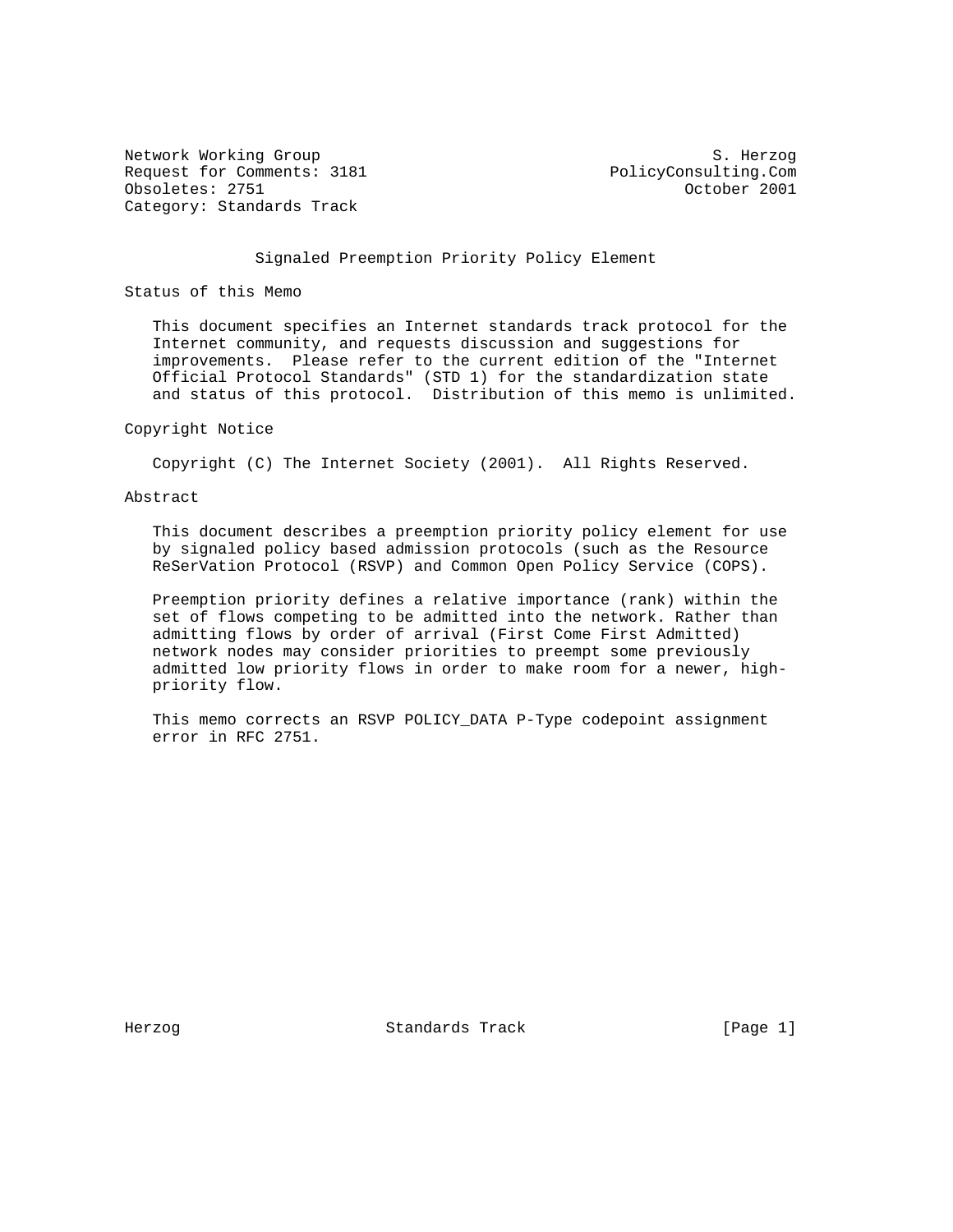# Table of Contents

| 8                                                        |  |
|----------------------------------------------------------|--|
| q                                                        |  |
|                                                          |  |
|                                                          |  |
| A. 1                                                     |  |
| Translation (Compression) of Priority Elements 11<br>A.2 |  |
|                                                          |  |
|                                                          |  |

1 Introduction

 This document describes a preemption priority policy element for use by signaled policy based admission protocols (such as [RSVP] and [COPS]).

 Traditional Capacity based Admission Control (CAC) indiscriminately admits new flows until capacity is exhausted (First Come First Admitted). Policy based Admission Control (PAC) on the other hand attempts to minimize the significance of order of arrival and use policy based admission criteria instead.

 One of the more popular policy criteria is the rank of importance of a flow relative to the others competing for admission into a network node. Preemption Priority takes effect only when a set of flows attempting admission through a node represents overbooking of resources such that based on CAC some would have to be rejected. Preemption priority criteria help the node select the most important flows (highest priority) for admission, while rejecting the low priority ones.

 Network nodes which support preemption should consider priorities to preempt some previously admitted low-priority flows in order to make room for a newer, high-priority flow.

Herzog Standards Track [Page 2]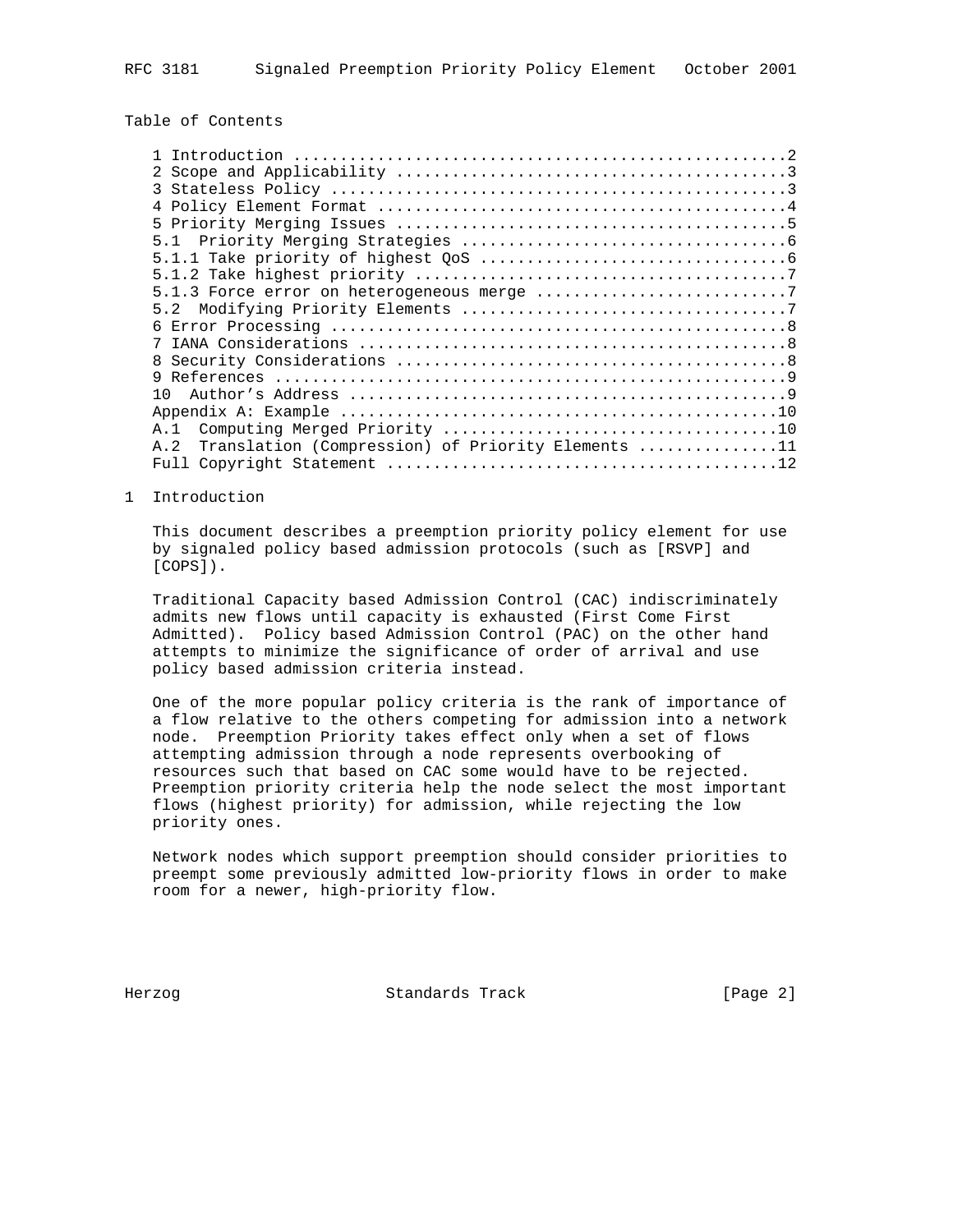This document describes the format and applicability of the preemption priority represented as a policy element in [RSVP-EXT].

2 Scope and Applicability

 The Framework document for policy-based admission control [RAP] describes the various components that participate in policy decision making (i.e., PDP, PEP and LDP). The emphasis of PREEMPTION\_PRI elements is to be simple, stateless, and light-weight such that they could be implemented internally within a node's LDP (Local Decision Point).

 Certain base assumptions are made in the usage model for PREEMPTION\_PRI elements:

- They are created by PDPs

 In a model where PDPs control PEPs at the periphery of the policy domain (e.g., in border routers), PDPs reduce sets of relevant policy rules into a single priority criterion. This priority as expressed in the PREEMPTION\_PRI element can then be communicated to downstream PEPs of the same policy domain, which have LDPs but no controlling PDP.

- They can be processed by LDPs

 PREEMPTION\_PRI elements are processed by LDPs of nodes that do not have a controlling PDP. LDPs may interpret these objects, forward them as is, or perform local merging to forward an equivalent merged PREEMPTION\_PRI policy element. LDPs must follow the merging strategy that was encoded by PDPs in the PREEMPTION\_PRI objects. (Clearly, a PDP, being a superset of LDP, may act as an LDP as well).

- They are enforced by PEPs

 PREEMPTION\_PRI elements interact with a node's traffic control module (and capacity admission control) to enforce priorities, and preempt previously admitted flows when the need arises.

3 Stateless Policy

 Signaled Preemption Priority is stateless (does not require past history or external information to be interpreted). Therefore, when carried in COPS messages for the outsourcing of policy decisions, these objects are included as COPS Stateless Policy Data Decision objects (see [COPS, COPS-RSVP]).

Herzog **Standards Track** [Page 3]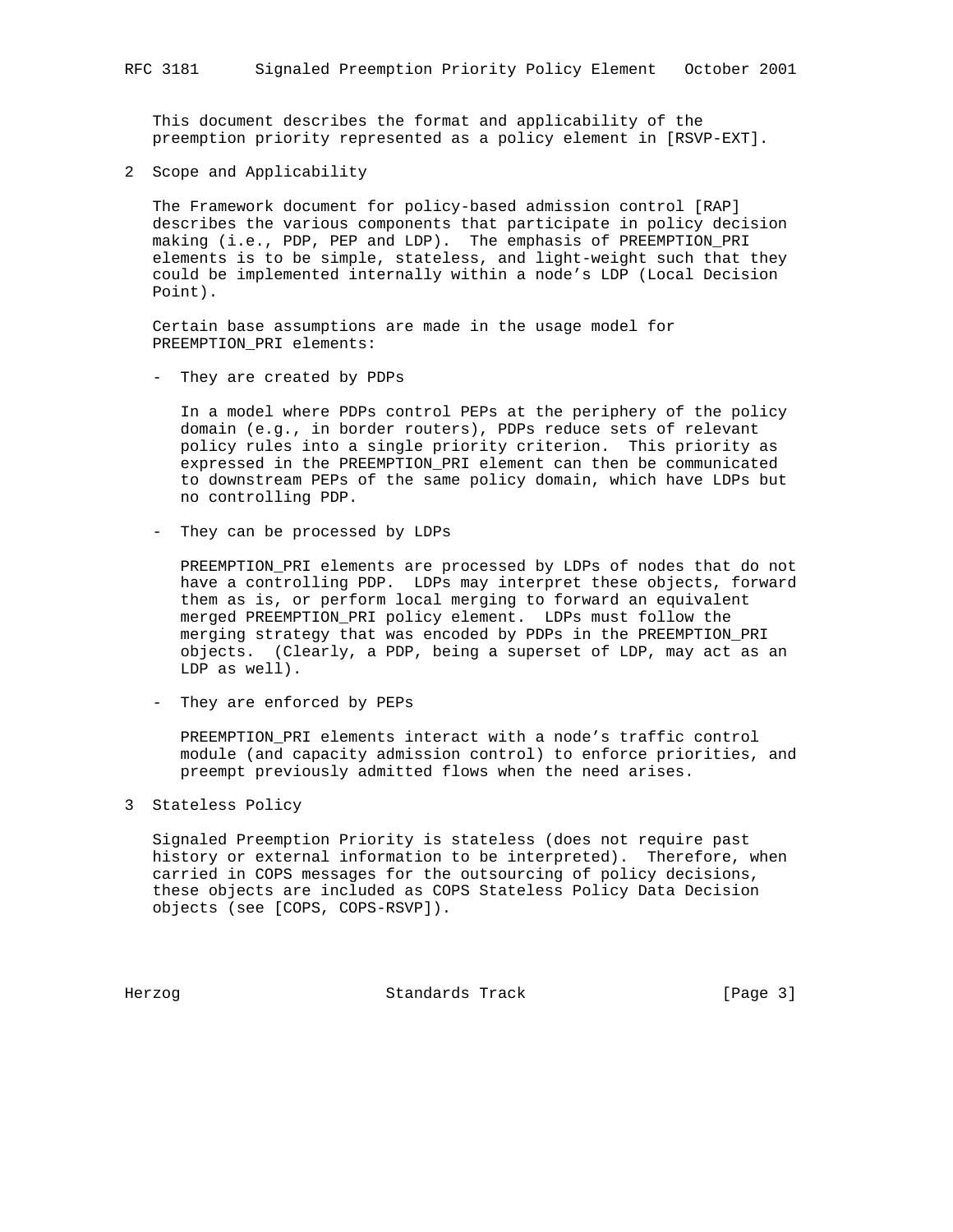4 Policy Element Format

 The format of Policy Data objects is defined in [RSVP-EXT]. A single Policy Data object may contain one or more policy elements, each representing a different (and perhaps orthogonal) policy.

The format of preemption priority policy element is as follows:

 +-------------+-------------+-------------+-------------+ | Length (12) | P-Type = PREEMPTION\_PRI | +------+------+-------------+-------------+-------------+ | Flags | M. Strategy | Error Code | Reserved(0) | +------+------+-------------+-------------+-------------+ | Preemption Priority | Defending Priority | +------+------+-------------+-------------+-------------+ Length: 16 bits Always 12. The overall length of the policy element, in bytes. P-Type: 16 bits PREEMPTION\_PRI = 1 This value is registered with IANA, see Section 7. Flags: 8 bits Reserved (always 0). Merge Strategy: 8 bit 1 Take priority of highest QoS: recommended 2 Take highest priority: aggressive 3 Force Error on heterogeneous merge Reserved: 8 bits Error code: 8 bits 0 NO\_ERROR Value used for regular PREEMPTION\_PRI elements 1 PREEMPTION This previously admitted flow was preempted 2 HETEROGENEOUS This element encountered heterogeneous merge Reserved: 8 bits Always 0. Preemption Priority: 16 bit (unsigned) The priority of the new flow compared with the defending priority of previously admitted flows. Higher values represent higher Priority.

Herzog **Standards Track** [Page 4]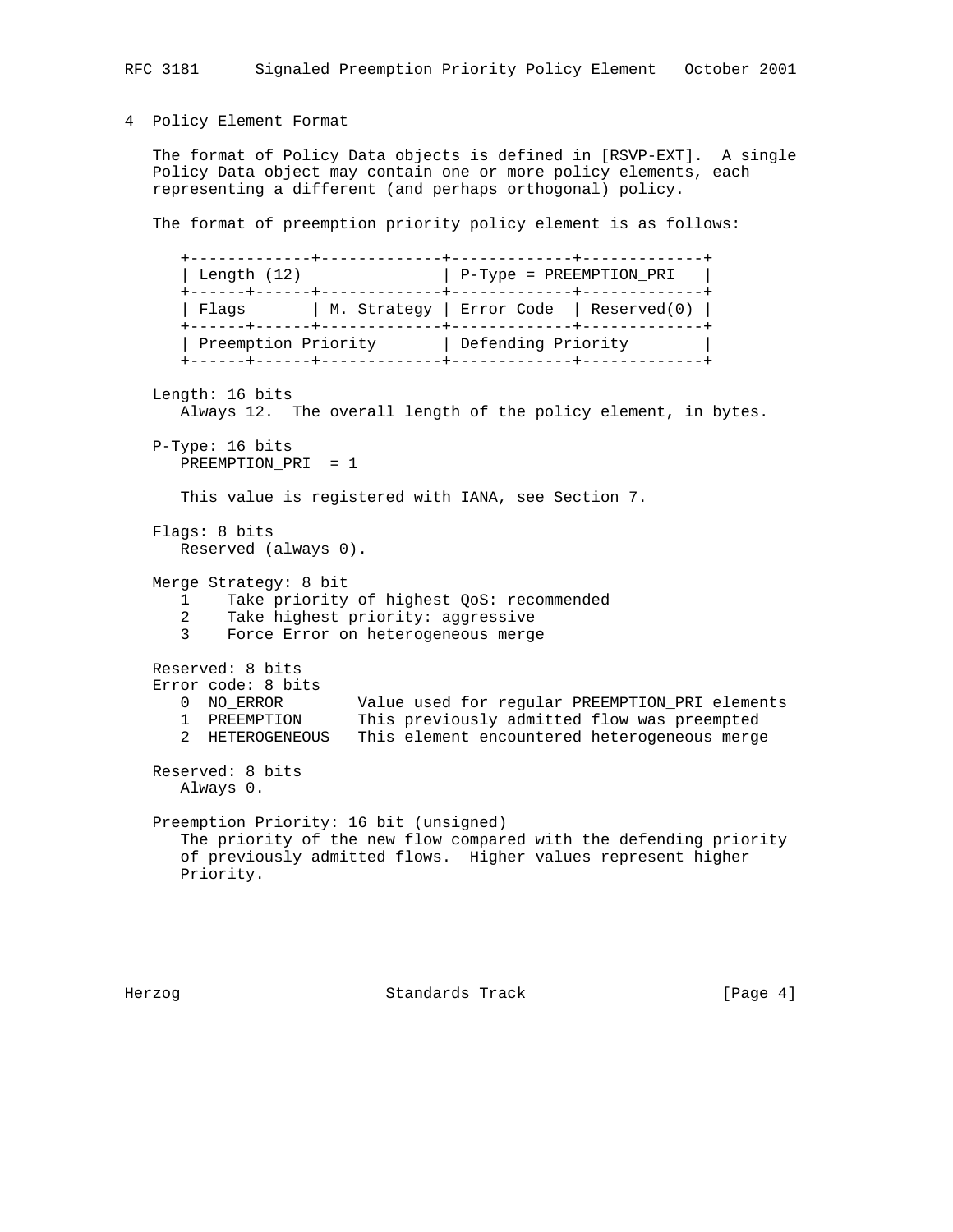Defending Priority: 16 bits (unsigned) Once a flow was admitted, the preemption priority becomes irrelevant. Instead, its defending priority is used to compare with the preemption priority of new flows.

 For any specific flow, its preemption priority must always be less than or equal to the defending priority. A wide gap between preemption and defending priority provides added stability: moderate preemption priority makes it harder for a flow to preempt others, but once it succeeded, the higher defending priority makes it easier for the flow to avoid preemption itself. This provides a mechanism for balancing between order dependency and priority.

5 Priority Merging Issues

Consider the case where two RSVP reservations merge:

 F1: QoS=High, Priority=Low F2: QoS=Low, Priority=High

F1+F2= F3: QoS=High, Priority=???

 The merged reservation F3 should have QoS=Hi, but what Priority should it assume? Several negative side-effects have been identified that may affect such a merger:

Free-Riders:

 If F3 assumes Priority=High, then F1 got a free ride, assuming high priority that was only intended to the low QoS F2. If one associates costs as a function of QoS and priority, F1 receives an "expensive" priority without having to "pay" for it.

Denial of Service:

 If F3 assumes Priority=Low, the merged flow could be preempted or fail even though F2 presented high priority.

 Denial of service is virtually the inverse of the free-rider problem. When flows compete for resources, if one flow receives undeserving high priority it may be able to preempt another deserving flow (hence one free-rider turns out to be another's denial of service).

Herzog **Standards Track** [Page 5]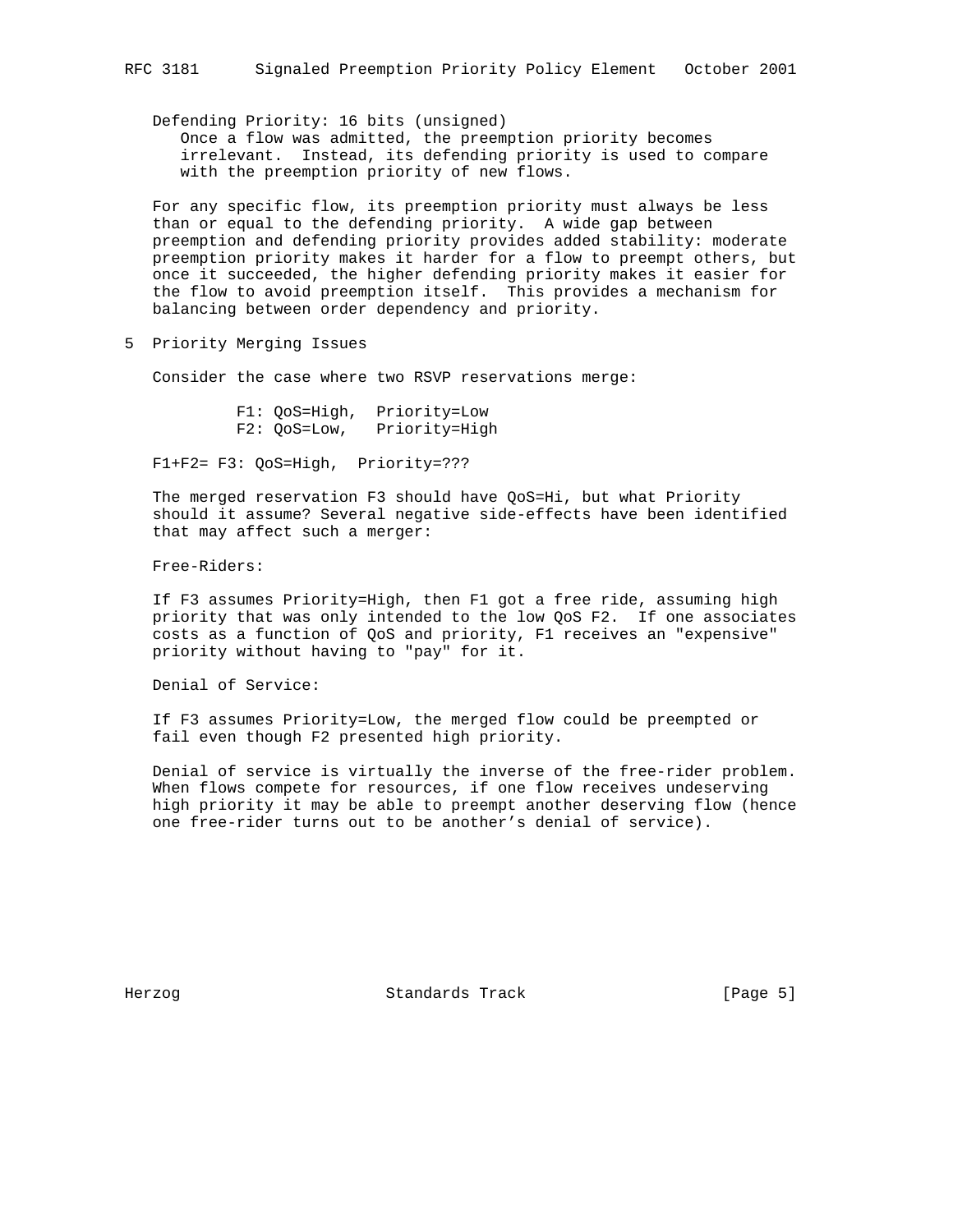Instability:

 The combination of preemption priority, killer reservation and blockade state [RSVP] may increase the instability of admitted flows where a reservation may be preempted, reinstated, and preempted again periodically.

5.1 Priority Merging Strategies

 In merging situations LDPs may receive multiple preemption elements and must compute the priority of the merged flow according to the following rules:

- a. Preemption priority and defending priority are merged and computed separately, irrespective of each other.
- b. Participating priority elements are selected.

 All priority elements are examined according to their merging strategy to decide whether they should participate in the merged result (as specified bellow).

 c. The highest priority of all participating priority elements is computed.

 The remainder of this section describes the different merging strategies the can be specified in the PREEMPTION\_PRI element.

5.1.1 Take priority of highest QoS

 The PREEMPTION\_PRI element would participate in the merged reservation only if it belongs to a flow that contributed to the merged QoS level (i.e., that its QoS requirement does not constitute a subset another reservation.) A simple way to determine whether a flow contributed to the merged QoS result is to compute the merged QoS with and without it and to compare the results (although this is clearly not the most efficient method).

 The reasoning for this approach is that the highest QoS flow is the one dominating the merged reservation and as such its priority should dominate it as well. This approach is the most amiable to the prevention of priority distortions such as free-riders and denial of service.

This is a recommended merging strategy.

Herzog Standards Track [Page 6]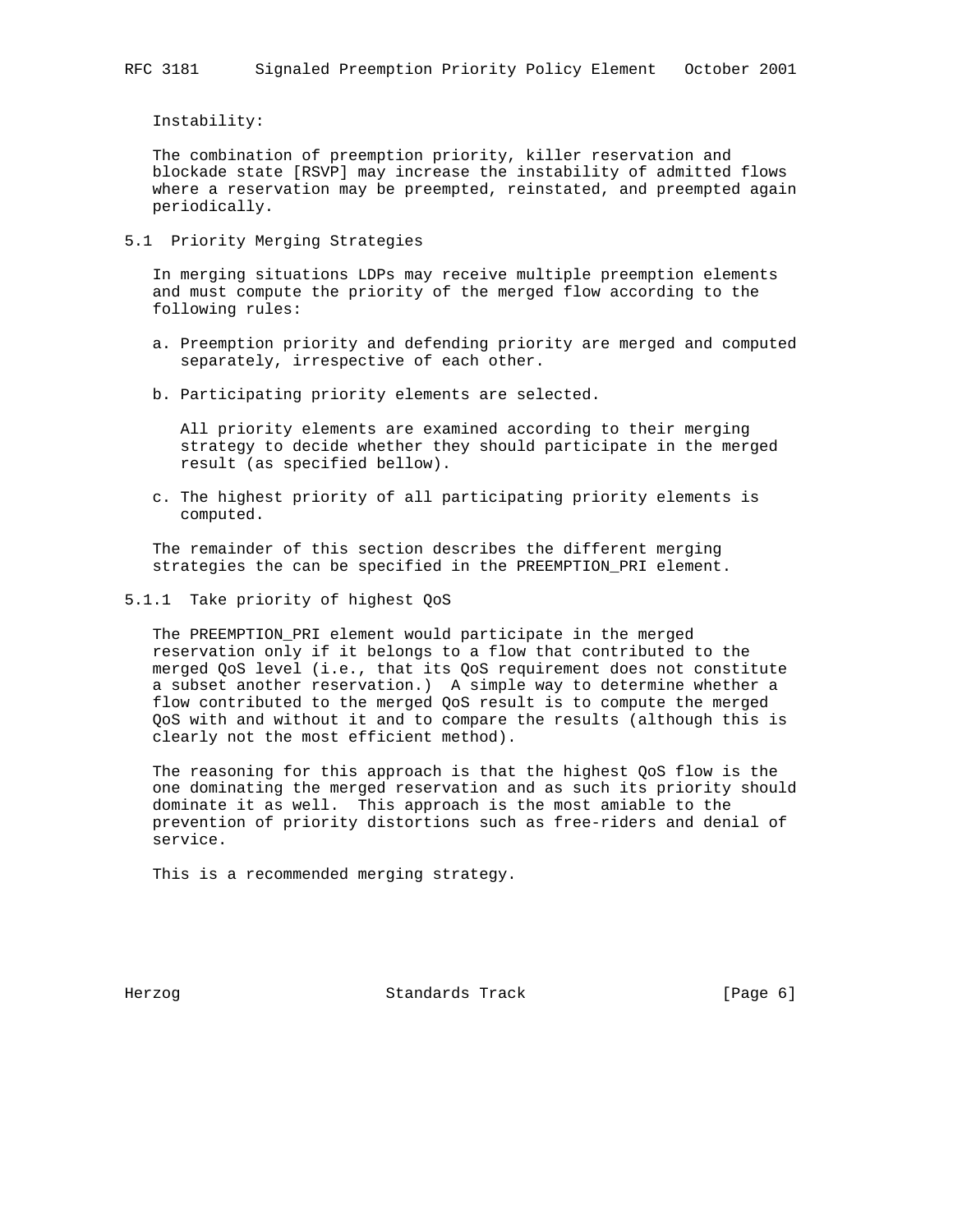5.1.2 Take highest priority

All PREEMPTION\_PRI elements participate in the merged reservation.

 This strategy disassociates priority and QoS level, and therefore is highly subject to free-riders and its inverse image, denial of service.

This is not a recommended method, but may be simpler to implement.

#### 5.1.3 Force error on heterogeneous merge

 A PREEMPTION\_PRI element may participate in a merged reservation only if all other flows in the merged reservation have the same QoS level (homogeneous flows).

 The reasoning for this approach assumes that the heterogeneous case is relatively rare and too complicated to deal with, thus it better be prohibited.

 This strategy lends itself to denial of service, when a single receiver specifying a non-compatible QoS level may cause denial of service for all other receivers of the merged reservation.

 Note: The determination of heterogeneous flows applies to QoS level only (FLOWSPEC values), and is a matter for local (LDP) definition. Other types of heterogeneous reservations (e.g., conflicting reservation styles) are handled by RSVP and are unrelated to this PREEMPTION\_PRI element.

 This is a recommended merging strategy when reservation homogeneity is coordinated and enforced for the entire multicast tree. It is more restrictive than Section 5.1.1, but is easier to implement.

# 5.2 Modifying Priority Elements

 When POLICY\_DATA objects are protected by integrity, LDPs should not attempt to modify them. They must be forwarded as-is or else their security envelope would be invalidated. In other cases, LDPs may modify and merge incoming PREEMPTION\_PRI elements to reduce their size and number according to the following rule:

Merging is performed for each merging strategy separately.

 There is no known algorithm to merge PREEMPTION\_PRI element of different merging strategies without loosing valuable information that may affect OTHER nodes.

Herzog Standards Track [Page 7]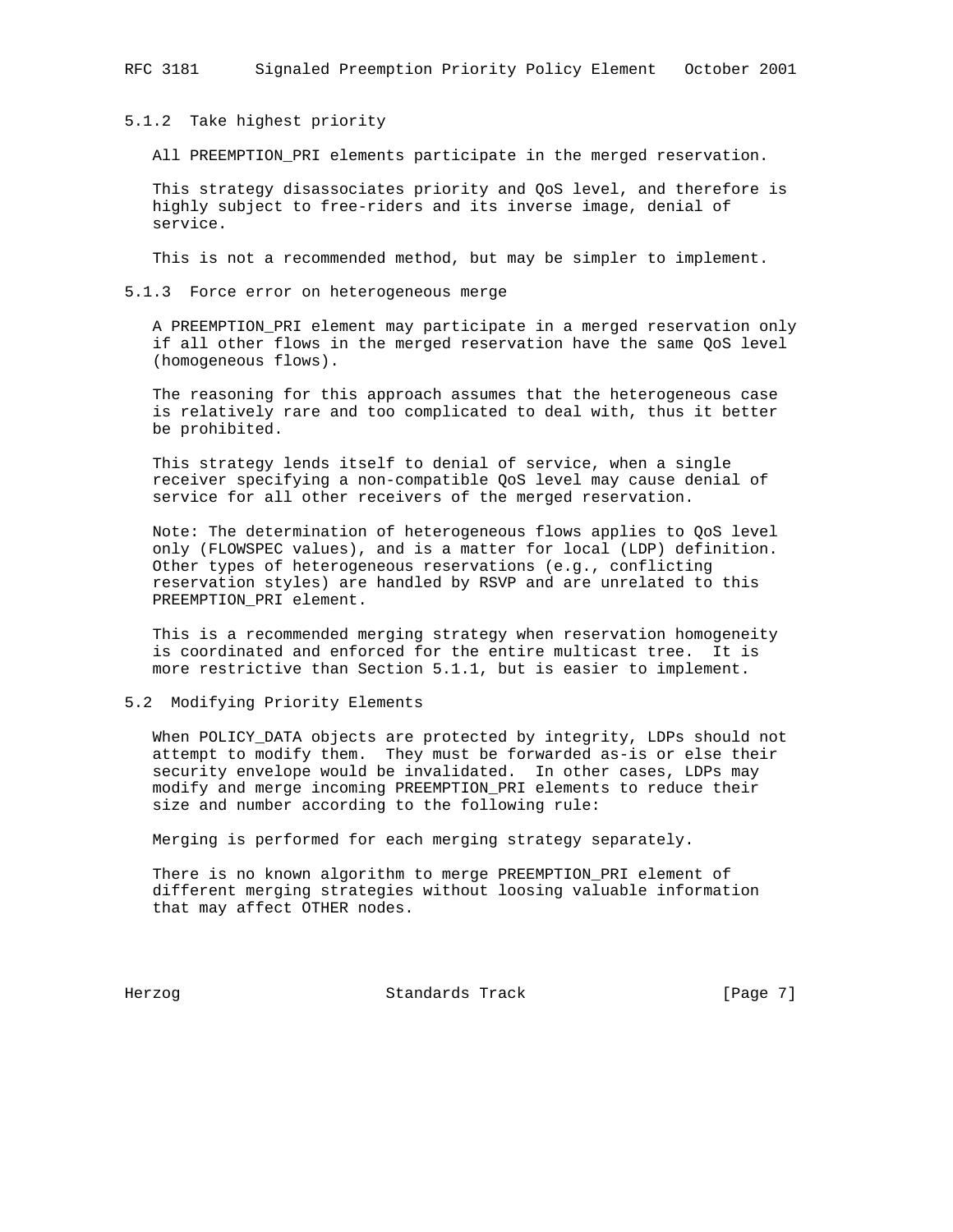- For each merging strategy, the highest QoS of all participating PREEMPTION\_PRI elements is taken and is placed in an outgoing PREEMPTION\_PRI element of this merging strategy.
- This approach effectively compresses the number of forwarded PREEMPTION\_PRI elements to at most to the number of different merging strategies, regardless of the number of receivers (See the example in Appendix A.2).
- 6 Error Processing

 A PREEMPTION\_PRI error object is sent back toward the appropriate receivers when an error involving PREEMPTION\_PRI elements occur.

#### PREEMPTION

 When a previously admitted flow is preempted, a copy of the preempting flow's PREEMPTION\_PRI element is sent back toward the PDP that originated the preempted PREEMPTION\_PRI object. This PDP, having information on both the preempting and the preempted priorities may construct a higher priority PREEMPTION\_PRI element in an effort to re-instate the preempted flow.

# Heterogeneity

 When a flow F1 with Heterogeneous Error merging strategy set in its PREEMPTION\_PRI element encounters heterogeneity the PREEMPTION\_PRI element is sent back toward receivers with the Heterogeneity error code set.

7 IANA Considerations

 Following the policies outlined in [IANA-CONSIDERATIONS], Standard RSVP Policy Elements (P-type values) are assigned by IETF Consensus action as described in [RSVP-EXT].

P-Type PREEMPTION\_PRI is assigned the value 1.

8 Security Considerations

 The integrity of PREEMPTION\_PRI is guaranteed, as any other policy element, by the encapsulation into a Policy Data object [RSVP-EXT].

 Further security mechanisms are not warranted, especially considering that preemption priority aims to provide simple and quick guidance to routers within a trusted zone or at least a single zone (no zone boundaries are crossed).

Herzog **Standards Track** [Page 8]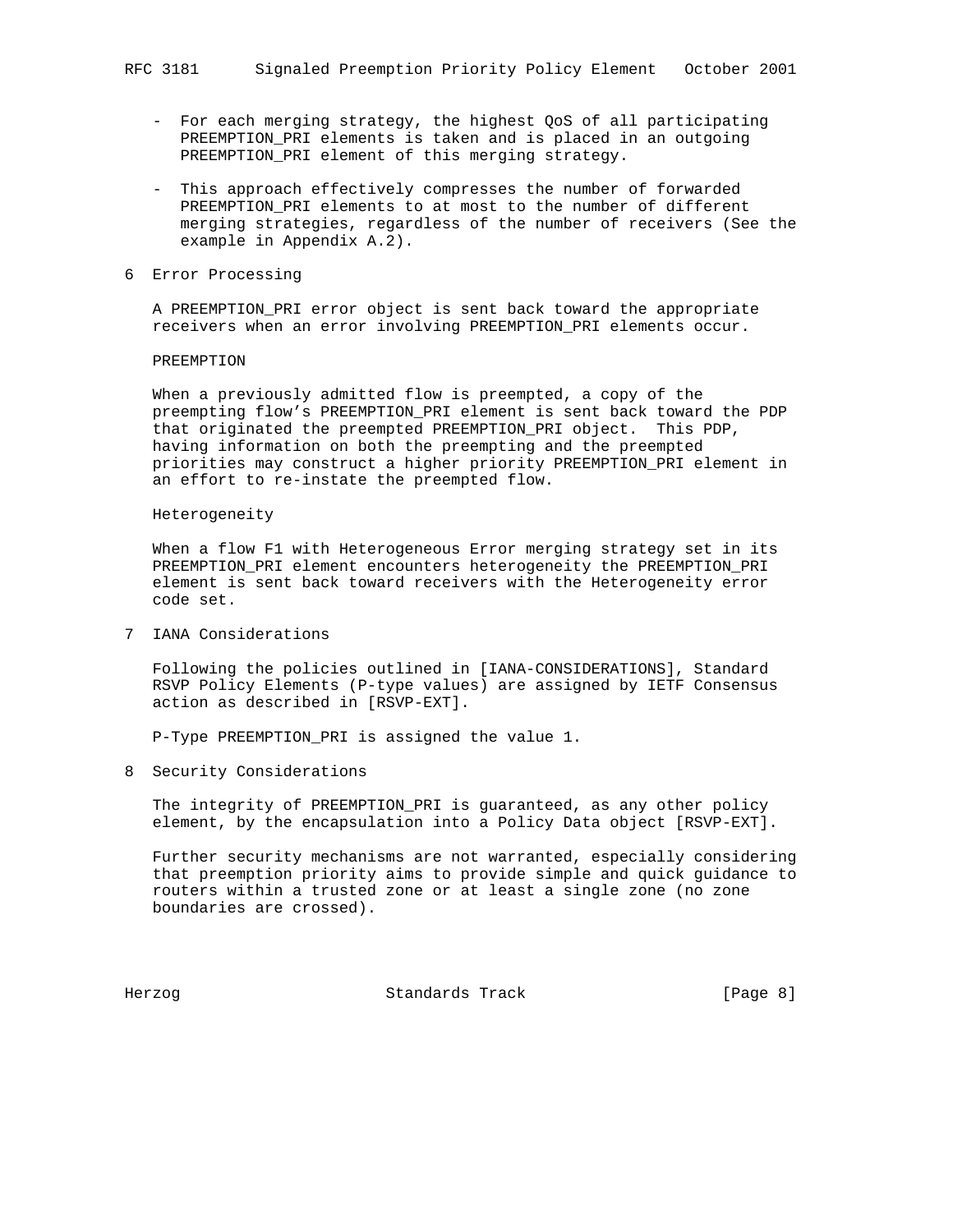RFC 3181 Signaled Preemption Priority Policy Element October 2001

9 References

| [RFC2751]                                                                                                       | Herzog, S., "Signaled Preemption Priority<br>Policy Element", RFC 2751, January 2000.                                                                             |
|-----------------------------------------------------------------------------------------------------------------|-------------------------------------------------------------------------------------------------------------------------------------------------------------------|
| $[RSVP-EXT]$                                                                                                    | Herzog, S., "RSVP Extensions for Policy<br>Control", RFC 2750, January 2000.                                                                                      |
| [COPS-RSVP]                                                                                                     | Boyle, J., Cohen, R., Durham, D., Herzog, S.,<br>Raja, R. and A. Sastry, "COPS usage for RSVP",<br>RFC 2749, January 2000.                                        |
| [RAP]                                                                                                           | Yavatkar, R., Pendarakis, D. and R. Guerin, "A<br>Framework for Policy Based Admission Control",<br>RFC 2753, January 2000.                                       |
| [COPS]                                                                                                          | Boyle, J., Cohen, R., Durham, D., Herzog, S.,<br>Raja, R. and A. Sastry, "The COPS (Common Open<br>Policy Service) Protocol", RFC 2748, January<br>2000.          |
| [RSVP]                                                                                                          | Braden, R., Zhang, L., Berson, S., Herzog, S.<br>and S. Jamin, "Resource ReSerVation Protocol<br>(RSVP) - Functional Specification", RFC 2205,<br>September 1997. |
|                                                                                                                 | [IANA-CONSIDERATIONS] Alvestrand, H. and T. Narten, "Guidelines for<br>Writing an IANA Considerations Section in<br>RFCs", BCP 26, RFC 2434, October 1998.        |
| 10 Author's Address                                                                                             |                                                                                                                                                                   |
| the contract of the contract of the contract of the contract of the contract of the contract of the contract of |                                                                                                                                                                   |

 Shai Herzog PolicyConsulting.Com 200 Clove Rd. New Rochelle, NY 10801

EMail: herzog@policyconsulting.com

 $10$ 

Herzog Standards Track [Page 9]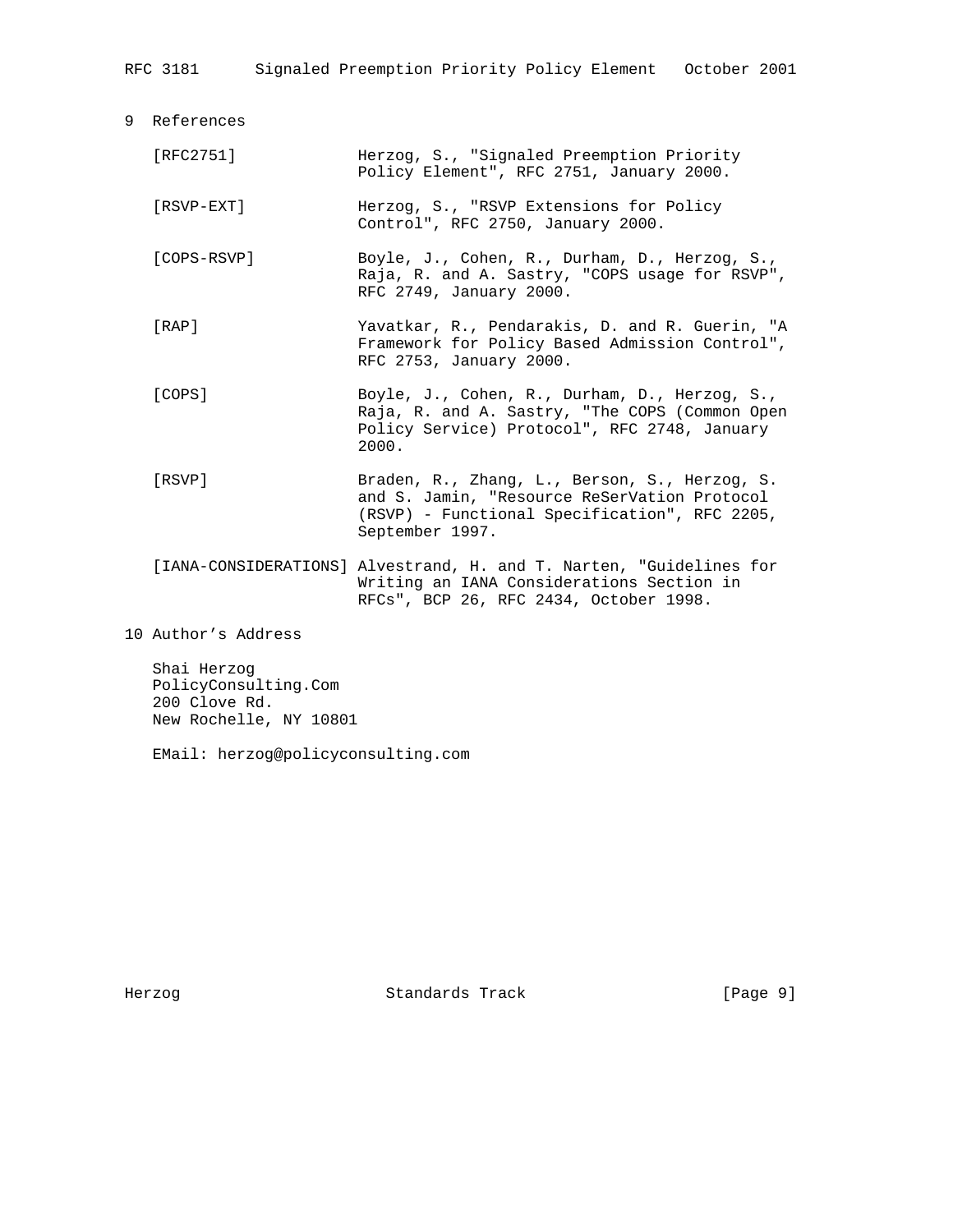Appendix A: Example

 The following examples describe the computation of merged priority elements as well as the translation (compression) of PREEMPTION\_PRI elements.

A.1 Computing Merged Priority

 r1 / QoS=Hi (Pr=3, St=Highest QoS) / s1-----A---------B--------r2 QoS=Low (Pr=4, St=Highest PP)  $\qquad \qquad \setminus$  \ \ QoS=Low (Pr=7, St=Highest QoS) r4 r3

QoS=Low (Pr=9, St=Error)

Example 1: Merging preemption priority elements

 Example one describes a multicast scenario with one sender and four receivers each with each own PREEMPTION\_PRI element definition.

r1, r2 and r3 merge in B. The resulting priority is 4.

 Reason: The PREEMPTION\_PRI of r3 doesn't participate (since r3 is not contributing to the merged QoS) and the priority is the highest of the PREEMPTION\_PRI from r1 and r2.

 r1, r2, r3 and r4 merge in A. The resulting priority is again 4: r4 doesn't participate because its own QoS=Low is incompatible with the other (r1) QoS=High. An error PREEMPTION\_PRI should be sent back to r4 telling it that its PREEMPTION\_PRI element encountered heterogeneity.

Herzog Standards Track [Page 10]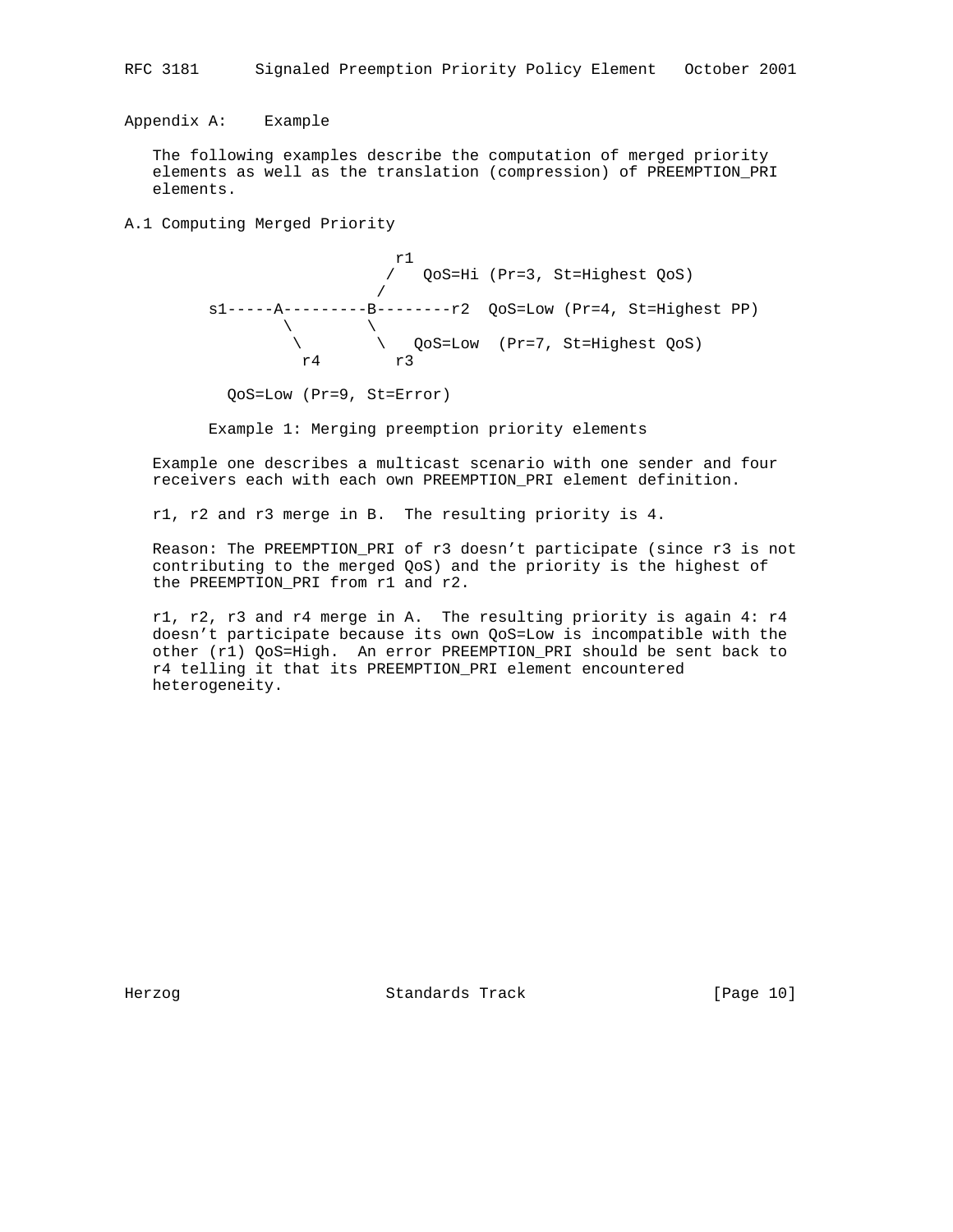# A.2 Translation (Compression) of Priority Elements

 Given this set of participating PREEMPTION\_PRI elements, the following compression can take place at the merging node:

From:

|     | (Pr=3, St=Highest OoS)  |  |
|-----|-------------------------|--|
|     | (Pr=7, St=Highest OoS)  |  |
|     | $(Pr=4, St=Highest PP)$ |  |
|     | (Pr=9, St=Highest PP)   |  |
|     | (Pr=6, St=Highest PP)   |  |
| To: |                         |  |
|     | (Pr=7, St=Highest OoS)  |  |
|     | (Pr=9, St=Highest PP)   |  |

Herzog Standards Track [Page 11]